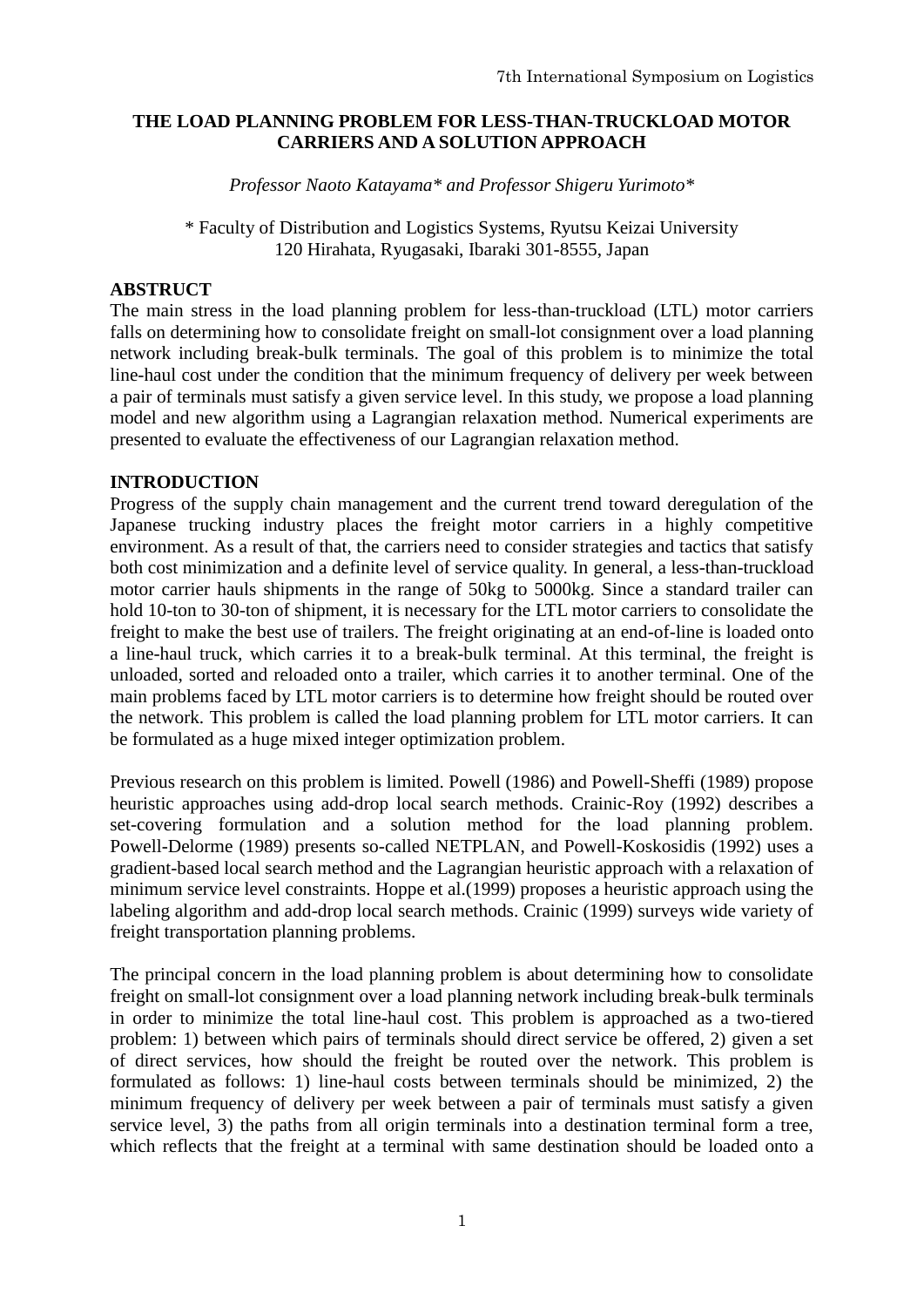

truck heading for one terminal. Figure 1 illustrates an example of the load planning network. Figure 2 illustrates frequency of service between a pair of terminals. In this study, we propose a load planning model and new algorithm using a Lagrangian relaxation method.

### **FORMULATION FOR THE LOAD PLANNING PROBLEM**

The load planning problem can be formulated as a mixed integer programming problem. We use the following notation for our model. *N*  is the set of nodes, which consists of end-of-line and break-bulk terminals. *A* is the set of all potential links for direct services in the load planning network,  $A \subseteq N \times N$  .  $f_{ij}$  is the minimum frequency of trailers per week on the link  $(i,j)$  from node *i* to *j*,  $(i,j) \in A$ .  $e_{ij}$  is the load capacity of a trailer on the link  $(i,j)$ .  $a_{ij}$  is the line-haul cost per trailer on the link  $(i,j)$ .  $q^{od}$  is the total LTL freight demand of commodity (*o*,*d*) originating at terminal *o* and destined for terminal *d* per week,  $o \in N$ ,  $d \in N$ .  $\delta_n^{\text{od}}$  is a constant, which equals to 1 if node *n* is destination *d*, -1 if node *n* is origin *o* and 0 otherwise,  $n, o, d \in N$ . *zij* is the total line-haul cost on the link  $(i,j)$ .  $x_{ij}$  is the total freight flow on the link  $(i,j)$ .  $x_{ij}^{od}$  is the binary decision variable, which equals to 1 if the freight flow of commodity  $(o,d)$  is

Figure 2. Frequency of Direct Service between a Pair of Terminals

routed on the link  $(i,j)$  and 0 if not.  $y_{ij}$  is the binary decision variable, which equals to 1 if a direct service is being offered on the link  $(i,j)$  and 0 if not.  $y_{ij}^d$  is the binary decision variable, which equals to 1 if the freight flow destined for terminal *d* is routed on the link(*i*,*j*) and 0 if not.

The load planning problem can be stated as follows.

$$
(LTL) \quad minimize \quad \sum_{(i,j)\in A} z_{ij} y_{ij} \tag{1}
$$

$$
\text{subject to} \quad \sum_{i \in N} x_{in}^{od} - \sum_{j \in N} x_{nj}^{od} = \delta_n^{od} \quad n \in N, o \in N, d \in N
$$
\n
$$
(1)
$$

$$
x_{ij} = \sum_{o \in N} \sum_{d \in N} q^{od} x_{ij}^{od} \quad (i, j) \in A \quad (3)
$$

$$
x_{ij}^{od} \le y_{ij}^d \quad (i,j) \in A, o \in N, d \in N \qquad (4) \qquad y_{ij}^d \le y_{ij} \quad (i,j) \in A, d \in N \tag{5}
$$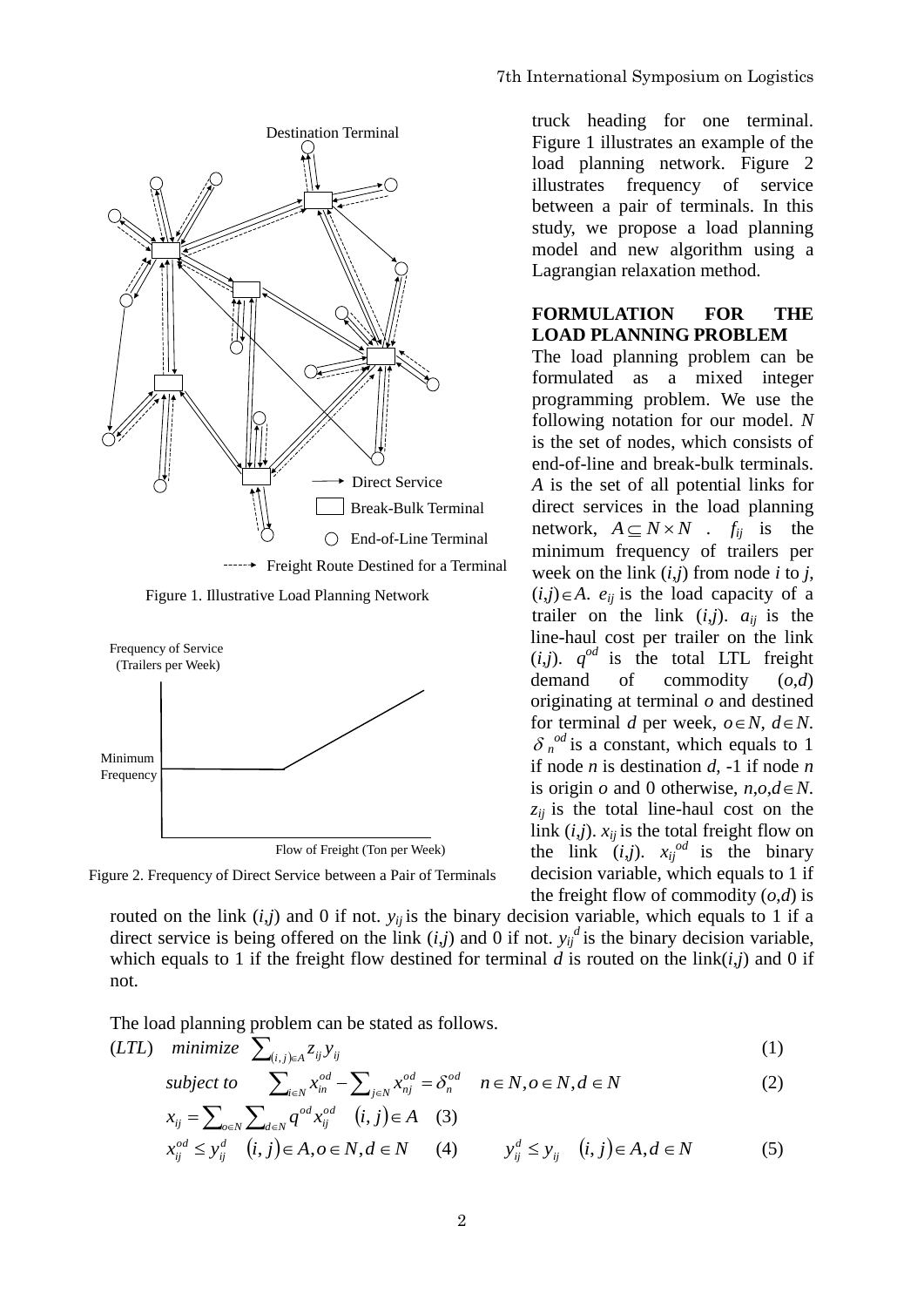$$
\sum_{j \in N} y_{ij}^d \le 1 \quad i \in N \setminus \{d\}, d \in N \quad (6) \qquad \sum_{j \in N} y_{dj}^d = 0 \quad d \in N \quad (7)
$$
\n
$$
z_{ij} = \begin{cases} a_{ij} x_{ij} / e_{ij} & \text{if } x_{ij} \ge f_{ij} e_{ij} \\ a_{ij} f_{ij} & \text{if } x_{ij} < f_{ij} e_{ij} \end{cases} \quad (i, j) \in A \quad (8) \qquad x_{ij}^{od} \in \{0, 1\} \quad (i, j) \in A, o \in N, d \in N \quad (9)
$$
\n
$$
y_{ij} \in \{0, 1\} \quad (i, j) \in A \quad (10) \qquad y_{ij}^d \in \{0, 1\} \quad (i, j) \in A, d \in N \quad (11)
$$

The objective function (1) is the total line-haul cost and should be minimized. Constraint (2) expresses the standard flow conservation. Constraint (3) shows the relationship between the total freight flow and the demands of commodity  $(o,d)$ . Constraint (4) states that if the flow destined for *d* is not routed on the link(*i*,*j*), then the flow of every commodity (*o*,*d*) on the link  $(i,j)$  must be zero. Constraint (5) states that if the direct service on the link  $(i,j)$  is not being offered, then the flow destined for *d* must not be routed on the link (*i*,*j*). Constraints (6) and (7) insure that the paths from all origin terminals into a destination terminal form a tree. Constraint (8) states that the minimum frequency of deliveries between a pair of terminals must satisfy a given service level. Constraints (9), (10) and (11) are the binary requirements.

### **A LAGRANGIAN RELAXATION PROBLEM**

The Lagrangian relaxation is one of general solution strategies for solving mathematical programming problems that permit us to decompose problems to exploit their special structure. When we use vectors of the Lagrange multipliers  $v = \{v_i^{od}\}\$  relative to constraint (2) and  $w = \{w_i^d\}$  relative to (6) and (7), and add them to the objective function (1), the following Lagrangian relaxation problem *LG* can be formed. *o d o d o d*

$$
(LG) \quad \text{minimize} \quad \sum_{(i,j)\in A} z_{ij} y_{ij} + \sum_{(i,j)\in A} \sum_{d\in N} \sum_{d\in N} \left\{ y_i^{od} - v_j^{od} \right\} x_{ij}^{od} + w_i^d y_{ij}^d \n+ \sum_{d\in N} \sum_{o\in N} \left( y_d^{od} - v_o^{od} \right) - \sum_{d\in N} \sum_{i\in N \setminus \{d\}} w_i^d
$$
\n
$$
\text{subject to} \quad (3)-(5) \text{ and } (8)-(11) \tag{12}
$$

where  $w_i^d \geq 0$ ,  $i \in N \setminus \{d\}$ ,  $d \in N$ .

Given the Lagrange multipliers  $v$  and  $w$ , we can deal with the third and the fourth terms of the objective function (12) as constant terms. *LG* can be decomposed into following subproblem  $LG_{ii}$  for each link  $(i,j)$ .

$$
LG_{ij} \text{ for each link } (i,j).
$$
  
(LG<sub>ij</sub>) minimize  $z_{ij}y_{ij} + \sum_{d \in N} \left\{ \sum_{o \in N} \left( v_i^{od} - v_j^{od} \right) x_{ij}^{od} + w_i^d y_{ij}^d \right\}$  (13)

subject to 
$$
x_{ij}^{od} \le y_{ij}^d
$$
  $o \in N, d \in N$  (14)  $y_{ij}^d \le y_{ij}$   $d \in N$  (15)  

$$
\left(\sum_{i} \sum_{j} a_{ij} q^{od} x_{ij}^{od} / e_{ij} \right) \text{ if } \sum_{i} \sum_{j} q^{od} x_{ij}^{od} \ge f_{ij} e_{ij}
$$

$$
z_{ij} = \begin{cases} \sum_{o \in N} \sum_{d \in N} a_{ij} q^{od} x_{ij}^{od} / e_{ij} & \text{if } \sum_{o \in N} \sum_{d \in N} q^{od} x_{ij}^{od} \ge f_{ij} e_{ij} \\ a_{ij} f_{ij} & \text{if } \sum_{o \in N} \sum_{d \in N} q^{od} x_{ij}^{od} < f_{ij} e_{ij} \end{cases}
$$
(16)

$$
x_{ij}^{od} \in \{0,1\} \quad o \in N, d \in N \tag{17}
$$

$$
y_{ij}^d \in \{0,1\} \quad d \in N \tag{19}
$$

Furthermore,  $LG_{ij}$  can be decomposed into following two subproblems,  $LG_{ij}^{\ 1}$  and  $LG_{ij}^{\ 2}$ .  $(LG_{ij}^{I})$  *minimize*  $\sum_{d \in N} \left\{ \sum_{o \in N} (a_{ij}q^{od}/e_{ij}y_{ij} + v_i^{od} - v_j^{od}) x_{ij}^{od} + w_i^d y_{ij}^d \right\}$ *d d* **i**ghtly **c** distribution in the *i*  $\int_{\theta \in N}^{\theta} (a_{ij}q^{\theta d}/e_{ij}y_{ij} + v_i^{\theta d} - v_j^{\theta d}) \mathbf{k}_{ij}^{\theta d} + w_i^d y_{ij}^d \}$  (20)

$$
\sum_{d \in N} \underbrace{\sum_{d \in N} \underbrace{\sum_{d \in N} \underbrace{\sum_{b \in N} q^{od} x_{ij}^{od}}}_{\sum_{d \in N} q^{od} x_{ij}^{od}} \geq f_{ij} e_{ij}} \quad \text{(21)}
$$

$$
\sum_{o \in N} \sum_{d \in N} q \cdot x_{ij} = J_{ij} e_{ij}
$$
\n(14),(15) and (17)-(19)

$$
(LG_{ij}^{2}) \quad \text{minimize} \qquad a_{ij} f_{ij} + \sum_{d \in N} \left\{ \sum_{o \in N} \left( v_i^{od} - v_j^{od} \right) x_{ij}^{od} + w_i^d y_{ij}^d \right\} \tag{22}
$$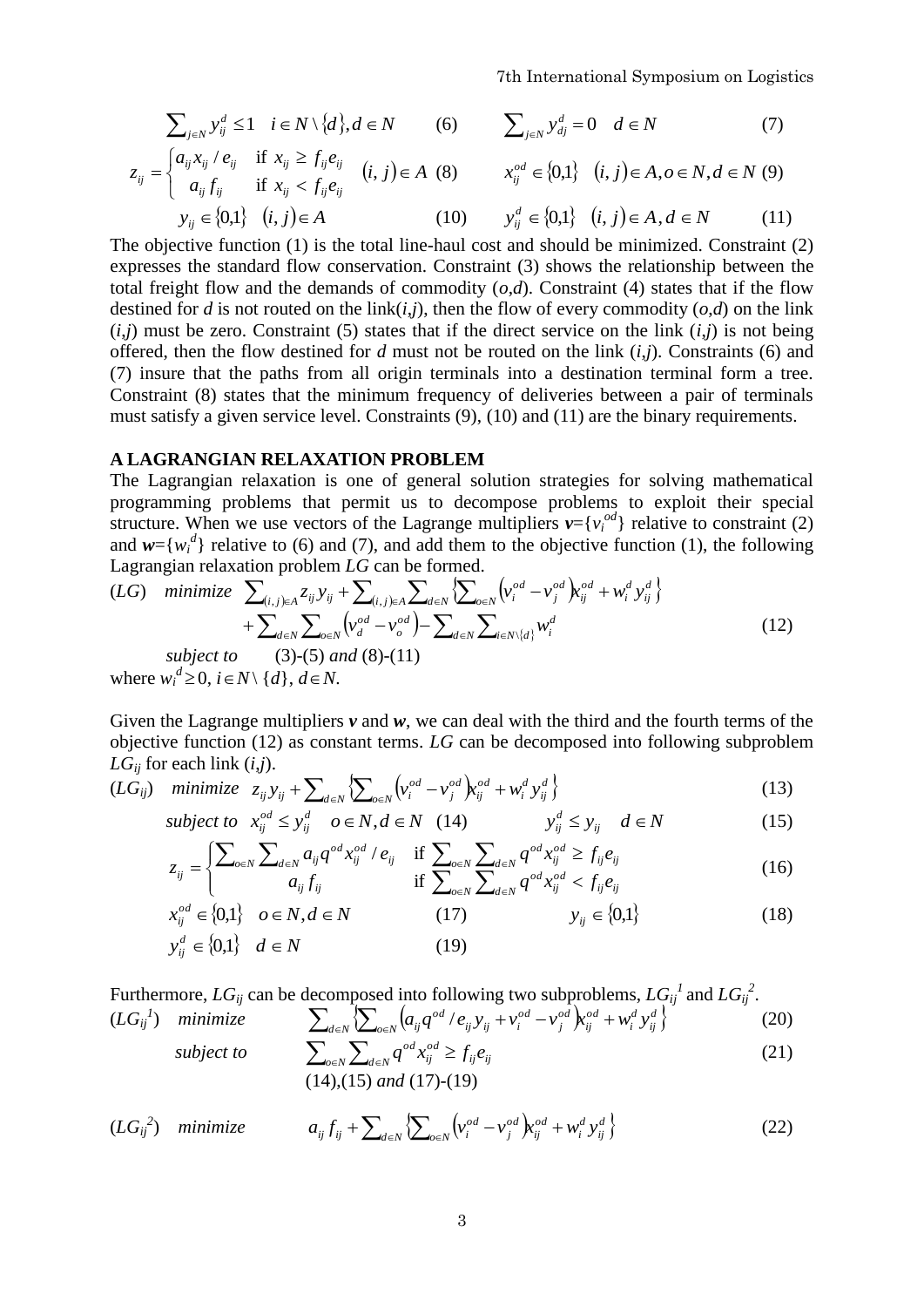7th International Symposium on Logistics

subject to 
$$
\sum_{o \in N} \sum_{d \in N} q^{od} x_{ij}^{od} < f_{ij} e_{ij} \tag{23}
$$
\n
$$
(14),(15) \text{ and } (17)-(19)
$$

When we give the Lagrange multipliers *v* and *w*, and solve the Lagrangian relaxation problem *LG* or further a relaxation problem optimally, a lower bound for *LTL* can be obtained.

#### **A OPTIMAL SOLUTION FOR A LAGRANGIAN RELAXATION PROBLEM**

At first, we assume that the Lagrange multipliers *v* are given and let  $w=0$ . Then  $LG_{ij}^{\{l\}}$  can be rewritten as a simple problem.

written as a simple problem.  
*minimize* 
$$
\sum_{d \in N} \sum_{o \in N} (a_{ij} q^{od} / e_{ij} y_{ij} + v_i^{od} - v_j^{od}) k_{ij}^{od}
$$
 (24)

*subject to*   $x_{ij}^{od} \le y_{ij}$   $o \in N, d \in N$ (25) (17), (18) *and* (21)

We decompose this problem into two subproblems in the case of  $y_{ij}=0$  and  $y_{ij}=1$ . Obviously, when  $y_{ij}=0$ , the optimal solution is  $x_{ij}^{od}=0$  ( $\forall o,d \in N$ ) and the optimal value of equation (24) is 0. When  $y_{ij}=1$ , this problem can be rewritten as the following 0-1 knapsack problem  $LG_{ij}^{\Pi}$ .  $(LG_{ij}^{11})$   $\pi_{ij}^1 = \text{minimize}$   $\sum_{d \in N} \sum_{o \in N} (a_{ij} q^{od} / e_{ij} + v_i^{od} - v_j^{od})$ *od*  $\mu_{i\in N}$   $(u_{ij}q \rightarrow e_{ij} + v_i \rightarrow v_j \rightarrow u_{ij})$ *od j od*  $_{ij}$   $\tau$   $v_i$  $a_{ij}q^{od}/e_{ij} + v_i^{od} - v_j^{od}$   $\mathbf{k}_{ij}^{od}$  (26) *subject to* (17) *and* (21)

This problem relaxed 0-1 conditions turn out to be the continuous knapsack problem and can be simply solved by sorting, and then a lower bound and the relaxation solution for  $LG_{ij}^{11}$  are easily obtained. Accordingly the lower bound for  $LG_{ij}^{1}$  is  $min\{0, \pi_{ij}^{1}\}\)$ , which is the minimum value of the optimum in the case of  $y_{ii}=0$  and  $y_{ii}=1$ .

As with  $LG_{ij}^1$ ,  $LG_{ij}^2$  can be decomposed into two cases of  $y_{ij}=0$  and  $y_{ij}=1$ . When  $y_{ij}=1$ , this problem can be rewritten as the following problem  $LG_{ij}^{2l}$ .

$$
(LG_{ij}^{21}) \quad \pi_{ij}^2 = \text{minimize} \quad a_{ij} f_{ij} + \sum_{d \in N} \sum_{o \in N} \left( v_i^{od} - v_j^{od} \right) k_{ij}^{od}
$$
\n
$$
\text{subject to} \quad (17) \text{ and } (23)
$$
\n(27)

Consequently the optimal value or the lower bound for LG is\n
$$
\sum_{(i,j)\in A} \min\{0, \pi_{ij}^1, \pi_{ij}^2\} + \sum_{d\in N} \sum_{o\in N} \left(\nu_d^{od} - \nu_o^{od}\right) - \sum_{d\in N} \sum_{i\in N\setminus\{d\}} w_i^d.
$$
\n(28)

For  $(i,j) \in A$ , the optimal solution is  $y_{ij}=1$  if  $\pi j$  if  $\langle 0 \rangle$  or  $\pi j$  if  $\langle 0 \rangle$  and  $y_{ij}=0$  if not. For  $o \in N$ ,  $d \in N$ ,  $(i,j) \in A$ , the optimal value of  $x_{ij}^{odd}$  is  $X_{ij}^{odd}$  if  $\pi_{ij}^{l} \leq \pi_{ij}^{2}$  and  $y_{ij} = 1$ ,  $X_{ij}^{odd}$  if  $\pi_{ij}^{2} < \pi_{ij}^{l}$  and  $y_{ij} = 1$ , and 0 otherwise, where  $X_{ij}^{odd}$  is the solution for  $LG_{ij}^{11}$  and  $X_{ij}^{odd}$  is the solution for  $LG_{ij}^{21}$ . Additionally, for  $d \in N$ ,  $(i, j) \in A$ , the optimal solution is  $y_{ij}^d = 1$  if some  $x_{ij}^{odd} > 0$  ( $o \in N$ ) and  $y_{ij}^d = 0$ if not, because  $w=0$ . From these expressions, we can solve the Lagrangian relaxation problem *LG* and obtain the lower bound for the load planning problem *LTL*.

#### **A MULTIPLIER ADJUSTMENT AND A SUBGRADIENT METHOD**

We develop the multiplier adjustment method for setting the value of *w*. Increasing the value of *w* from **0,** while *w* is feasible and the solution *x* and *y* for *LG* do not change, we could also increase the lower bound for *LTL*.

For 
$$
LG_{ij}^l
$$
, let  $\phi_i^1 = min \{ min(a_{ij}q^{od}/e_{ij}y_{ij} + v_i^{od} - v_j^{od} | x_{ij}^{od} = 0, o \in N, d \in N \}$   

$$
- max(a_{ij}q^{od}/e_{ij}y_{ij} + v_i^{od} - v_j^{od} | x_{ij}^{od} > 0, o \in N, d \in N) | j \in N \} \quad i \in N. (29)
$$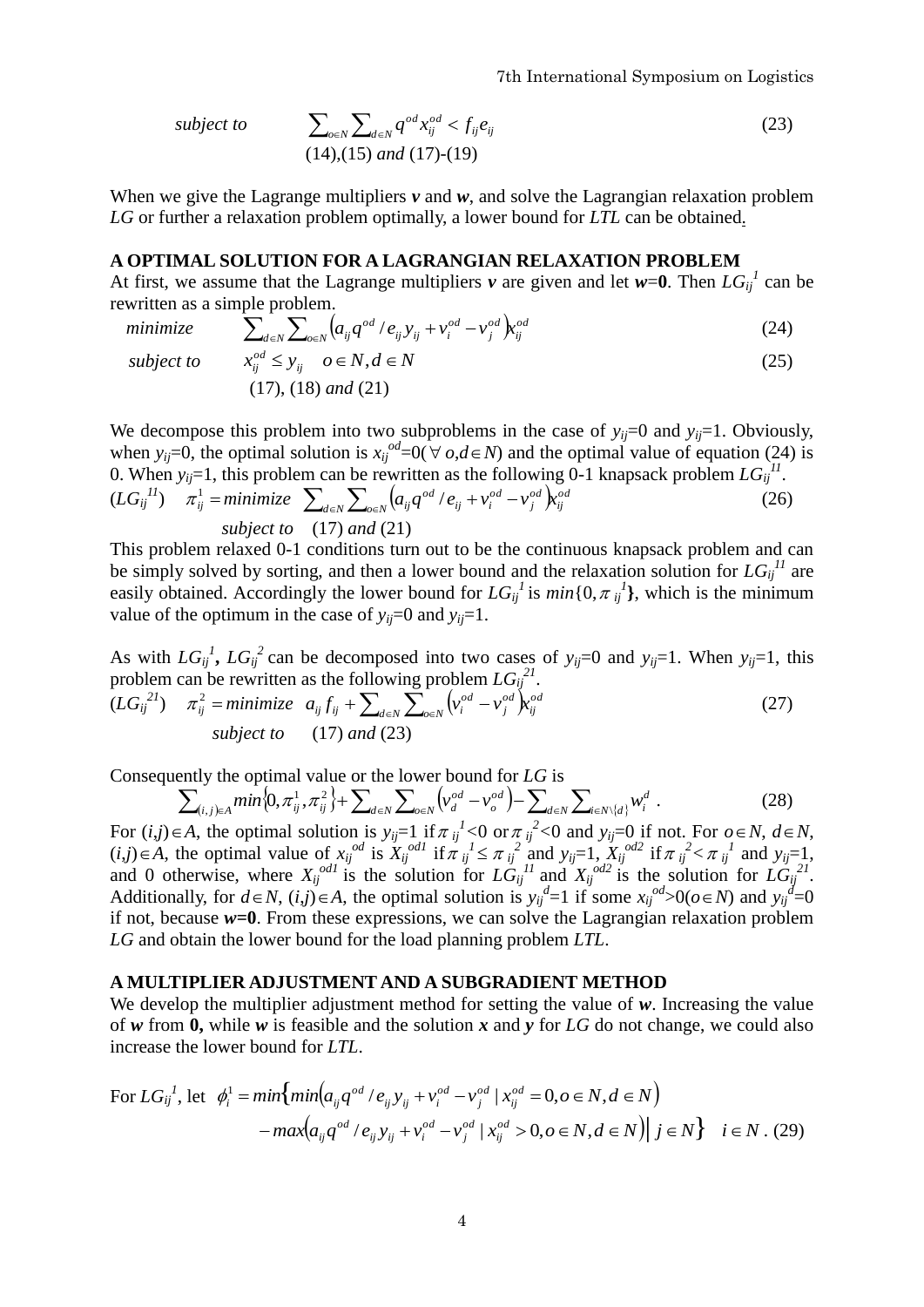For  $LG_{ij}^2$ , let  $\phi_i^2 = min \{ min \left( \psi_i^{od} - v_j^{od} \mid x_{ij}^{od} = 0, o \in N, d \in N \right) \}$ *mm*<sub>*v<sub>i</sub>*</sub>  $-v_j + x_{ij} = 0, o \in N, a \in N$ <br> *o nax* $\left(v_i^{od} - v_j^{od} \mid x_{ij}^{od} \ge 0, o \in N, d \in N\right) \mid j \in N$   $i \in N$ . (30)</sub>

Then we set the increment value of *w* as

$$
w_i^d := \max\{0, \min(\phi_i^1, \phi_i^2, \phi_i^{1d}, \phi_i^{2d})\} \quad i \in N \setminus \{d\}, d \in N, \quad \text{if } K_i^d \ge 2, \tag{31}
$$
\n
$$
\phi_i^{1d} = \min\{-\sum_{i,j} \sum_{j} \left( a_{ij} q^{od} / e_{ij} y_{ji} + v_i^{od} - v_i^{od} \right) x_{ij}^{od} - \sum_{i,j} \left( a_{ij} y_{ij}^{d} + v_i^{od} \right) x_{ij}^{od} - \sum_{i,j} \left( a_{ij} y_{ij}^{d} + v_i^{od} \right) x_{ij}^{od} - \sum_{i,j} \left( a_{ij} y_{ij}^{d} + v_i^{od} \right) x_{ij}^{od} - \sum_{i,j} \left( a_{ij} y_{ij}^{d} + v_i^{od} \right) x_{ij}^{od} - \sum_{i,j} \left( a_{ij} y_{ij}^{d} + v_i^{od} \right) x_{ij}^{od} - \sum_{i,j} \left( a_{ij} y_{ij}^{d} + v_i^{od} \right) x_{ij}^{od} - \sum_{i,j} \left( a_{ij} y_{ij}^{d} + v_i^{od} \right) x_{ij}^{od} - \sum_{i,j} \left( a_{ij} y_{ij}^{d} + v_i^{od} \right) x_{ij}^{od} - \sum_{i,j} \left( a_{ij} y_{ij}^{d} + v_i^{od} \right) x_{ij}^{od} - \sum_{i,j} \left( a_{ij} y_{ij}^{d} + v_i^{od} \right) x_{ij}^{od} - \sum_{i,j} \left( a_{ij} y_{ij}^{d} + v_i^{od} \right) x_{ij}^{od} - \sum_{i,j} \left( a_{ij} y_{ij}^{d} + v_i^{od} \right) x_{ij}^{od} - \sum_{i,j} \left( a_{ij} y_{ij}^{d} + v_i^{od} \right) x_{ij}^{od} - \sum_{i,j} \left( a_{ij} y_{ij}^{d} + v_i^{od} \right) x_{ij}^{od} - \sum_{i,j} \left( a_{ij} y_{ij}^{d} + v_i^{od} \right) x_{ij}^{od} - \sum_{i,j} \left( a_{ij} y_{ij}^{d} + v_i^{od} \right) x_{ij}^{od} - \sum_{i,j} \left( a_{
$$

where

$$
\varphi_i^{1d} = \min \left\{ \sum_{d \in N} \sum_{o \in N} \left( a_{ij} q^{od} / e_{ij} y_{ij} + v_i^{od} - v_j^{od} \right) x_{ij}^{od} - \sum_{d' \in N \setminus [d]} w_i^{d'} \mid j \in N \right\} \tag{32}
$$
  

$$
\varphi_i^{2d} = \min \left\{ -a_{ii} f_{ii} - \sum_{v \in N} \sum_{v \in N} \left( v_i^{od} - v_i^{od} \right) x_{ii}^{od} - \sum_{v \in N} \left( w_i^{od} \right) \mid i \in N \right\} \tag{33}
$$

$$
\varphi_i^{2d} = \min \left\{ -a_{ij} f_{ij} - \sum_{d \in N} \sum_{o \in N} \left( v_i^{od} - v_j^{od} \right) \chi_{ij}^{od} - \sum_{d' \in N \setminus [d]} w_i^{d'} \mid j \in N \right\}
$$
(33)  

$$
K_i^d = \left\{ \text{the number of } x_i^{od} \mid x_i^{od} > 0 \text{ or } N, i \in N \right\}
$$
(34)

$$
K_i^d = \{ \text{the number of } x_{ij}^{od} \mid x_{ij}^{od} > 0, o \in N, j \in N \}. \tag{34}
$$

When the values of *w* ascend up to these values, *w* is feasible because  $w_i^d \ge 0$ , and the optimal solutions for *LG* still do not change. Then the lower bound can be increased as much as

$$
\sum_{d \in N} \sum_{i \in N \setminus \{d\}} w_i^d \left( K_i^d - 1 \right). \tag{35}
$$

The first term  $w_i^d K_i^d$  is the increment value of the second term in (12) and the second term  $-w_i^d$  is the decrement value of the fourth term in (12).

For setting the values of  $\nu$  approximately, we apply the standard subgradient optimization procedure (Fisher,1981). This is an iterative procedure, which uses the current multipliers *v,*  the current lower bound and an upper bound, in order to compute the new multipliers  $\nu$  used in the next iteration. Subgradient *g* of *v* can be defined follows,<br>  $g^{od} = \delta^{od} - \sum x^{od} + \sum x^{od}$   $n \in N, o \in N, d \in N$ . *iteration.* Subgrad:<br> $\delta^{od} = \delta^{od} - \sum x^{od}$ 

$$
g_n^{od} = \delta_n^{od} - \sum_{i \in N} x_{in}^{od} + \sum_{j \in N} x_{nj}^{od} \quad n \in N, o \in N, d \in N.
$$
 (36)

Then, using a step size  $s<sup>t</sup>$  in iteration *t*, the new set of multipliers are given by

$$
\nu_n^{od} := \nu_n^{od} + s^t g_n^{od} \quad n \in N, o \in N, d \in N. \tag{37}
$$

It can be shown for a finite cardinality, if the step size  $s^t$  is selected so that  $\lim_{t\to\infty} s^t = 0$  $s^t = 0$ , while  $\sum_{t=0}^{\infty} s^t = \infty$  $t=0$  $s^t = \infty$ , then the sequence *v* converges to the optimal value. We use the step size as

$$
s' = p' \times (\text{the best known upperbound- the current lower bound}) / ||\mathbf{g}||^2 \tag{38}
$$

where  $p<sup>t</sup>$  is a scalar which is initially equal to 1 and is reduced every some iteration number.

### **NUMERICAL EXPERIMENTS**

In order to test the performance of our Lagrangian relaxation method, a set of numerical experiments is carried out using IBM compatible computer with PENTIUM4 1.7GHz, memory 256Mb and OS Windows 2000. This solution method is coded in COMPAQ VISUAL FORTRAN Ver.6. The problem data used in these experiments is randomly generated up to 50 nodes. *N*, the set of nodes presented end-of-line and break-bulk terminals is drawn from a uniform distribution over a rectangle measuring 100 by 100. *A*, the set of all potential links of direct services is  $N \times N$ . The line-haul cost per trailer on the link is in

Table 1. Network Dimensions and Gaps

|    | IAI  | Commodity | $Gap(\%)$ |
|----|------|-----------|-----------|
| 10 | 90   | 90        | 1.90%     |
| 20 | 380  | 380       | 3.39%     |
| 30 | 870  | 870       | 3.72%     |
| 40 | 1560 | 1560      | 5.31%     |
| 50 | 2450 | 2450      | 6.32%     |

proportion to the Euclidean distance between nodes. Each of LTL freight demand is 1, the minimum frequency is 1 and the load capacity is *|N|.* 

Obtaining for an upper bound and approximate solutions, we use three kinds of Lagrangian heuristic algorithms (Katayama,2002), which